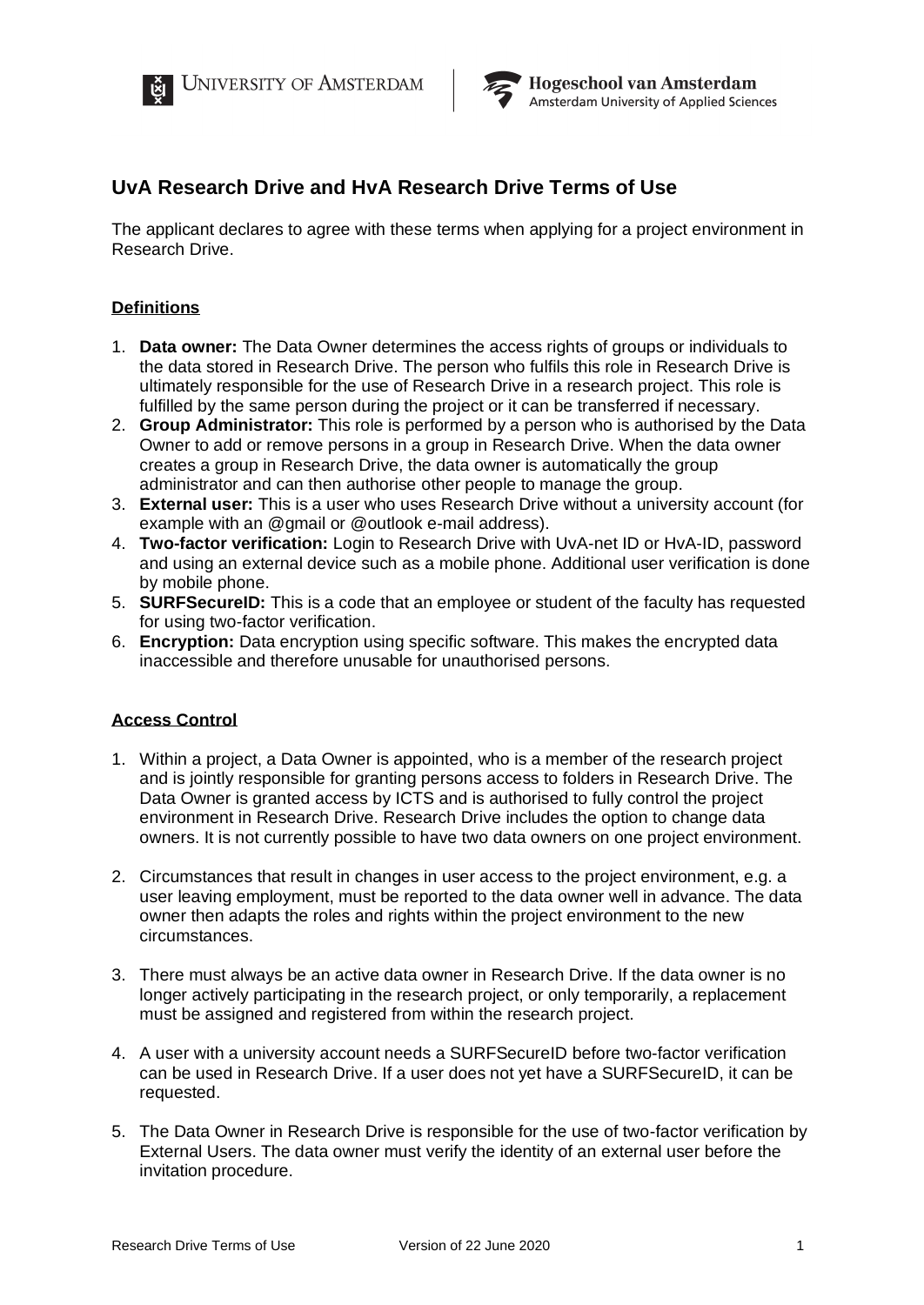



**Hogeschool van Amsterdam** Amsterdam University of Applied Sciences

- 6. External Users are responsible for activating two-factor verification when using Research Drive for the first time. The data owner monitors this so that this additional security measure is guaranteed for the duration of the research. ICTS monitors the activation of two-factor verification by external parties and will inform the data owner if this has not been done.
- 7. The use of all Research Drive accounts and two-factor verification codes is subject to the institution's ICT rules of conduct. These rules of conduct can be consulted at UvA [rules](https://extranet.uva.nl/a-z/item/ict-gedragsregels.html)  [of conduct](https://extranet.uva.nl/a-z/item/ict-gedragsregels.html) and [HvA rules of conduct.](https://az.hva.nl/medewerkers/staven-en-diensten/az-lemmas/algemeen/hva-breed/its-si/ict-gedragsregels/ict-gedragsregels.html?origin=EYPxGBCiReW4zt5jgW0eJw)
- 8. Research Drive accounts and codes for two-factor verification are strictly personal and must not be disclosed to others, including close colleagues and supervisors.
- 9. Loss and theft of access data must be reported immediately at [cert@uva.nl.](file://///ELY-PAP-NAS/Data/VB2/201200%20-%20VT/2012(21)/vertaler/cert@uva.nl)
- 10. After the end date of the requested project environment, Research Drive will remain active for another 90 days. After this period of 90 days ICTS will revoke access to Research Drive for all users. The data owner must inform ICTS accordingly if the end date changes before the expiry of these 90 days.

### **Data protection**

- 1. Research Drive uses 'server-side' encryption. This means that all research data is automatically encrypted and stored in the Cloud.
- 2. Research Drive data is stored locally when downloading data from Research Drive and when using the Research Drive software on a device. Due to security risks, the faculty requires all users of Research Drive to use encryption software to encrypt the locally stored research data. Bitlocker encryption software is recommended for Windows and FileVault for Apple.
- 3. If additional encryption measures are taken for a research project, the responsibility for key management during and after the project rests with the data owner.
- 4. SURF makes a daily backup of all the data on Research Drive. This backup can be used in case of an emergency. Any changes made in the last (maximum) 24 hours will then be lost. This backup cannot be used to restore data from individual research projects.
- 5. Research Drive can store user deleted data (i.e. data in the recycle bin) 365 days after deletion for individual research projects. The deleted data is not part of the storage capacity allocated to the research project. The purpose of this recycle bin is to temporarily store data that is no longer used during and after the research project. The data owner must ensure that the recycle bin is only used for this purpose.
- 6. If a research project requires additional backup facilities, the responsibility for this rests with the data owner. ICTS can act in an advisory capacity.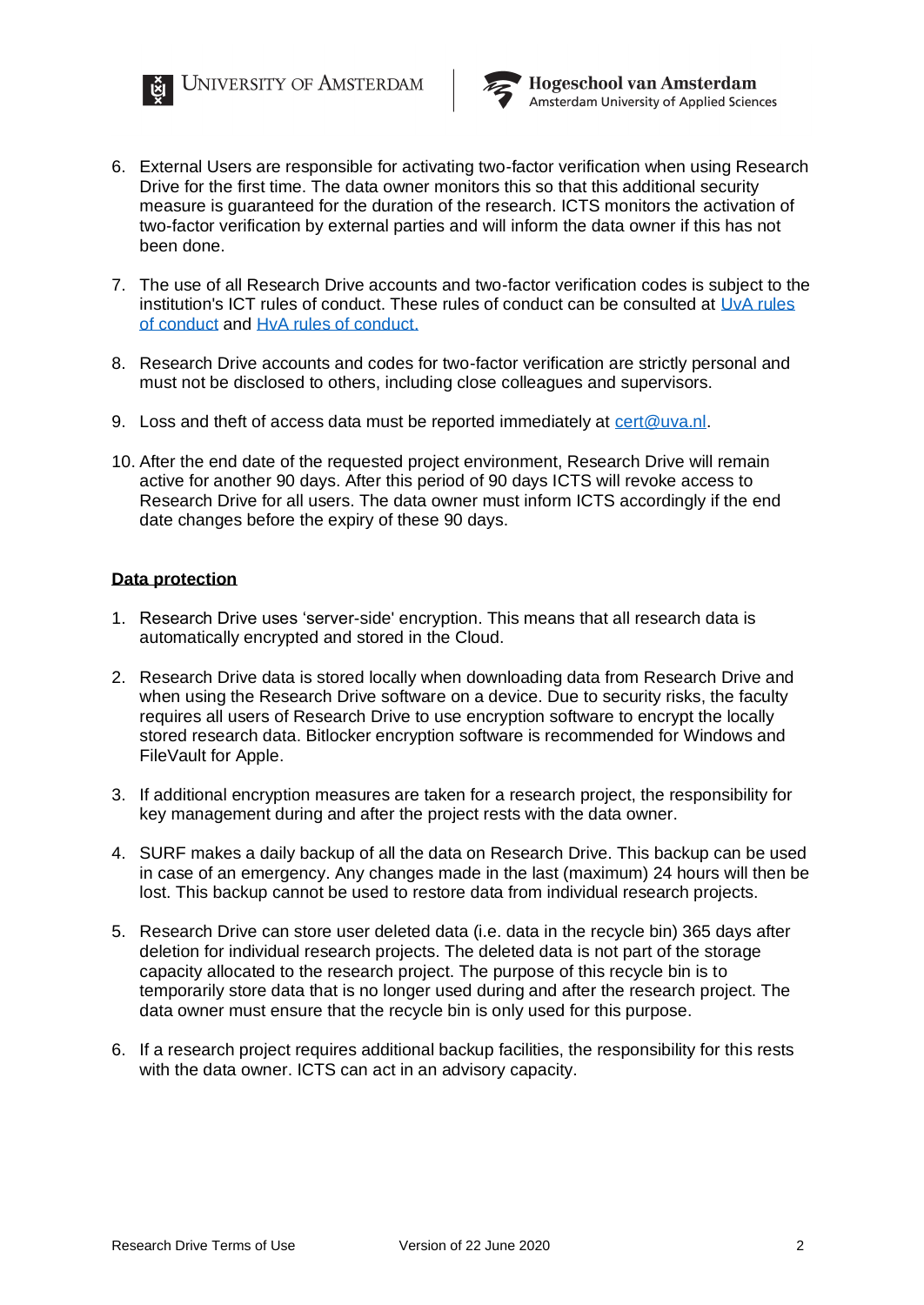



### **Data processing**

- 1. The data owner and Research Drive users must be aware that the faculty has concluded general terms and conditions (Appendix 1) and a processing agreement (Appendix 2) with the Research Drive supplier (SURF) for the purpose of the research projects.
- 2. The Data Owner must make every effort to comply with the terms and conditions (referred to in Article 1, Data Processing) and must be aware that, in extreme cases, failure to comply with the obligations and terms and conditions contained in these agreements may have legal consequences for the faculty.
- 3. Both the faculty and the supplier of Research Drive (SURF) have taken organisational and technical security measures that the Data Owner must discuss with all users of Research Drive in the research project (see the Processor Agreement Appendix 2). The data owner is responsible for assessing whether the measures taken are adequate and, if necessary, for taking additional safety measures related to:
	- a. IB&P (Information security & privacy);
	- b. DPIA (Data Protection Impact Assessment);
	- c. Processor Agreements with external partners/consortia with which the research project cooperates.

#### **Support and administration**

- 1. The Research Drive service intended for the storage of research data. The content of this service is described in the ICTS Service Catalogue.
- 2. The persons who have been assigned the roles of Data Owner and Group Administrator in Research Drive must act as an enquiry desk for Research Drive users during the project.
- 3. If data owners or group administrators are unable to answer support questions, the ICTS Service Desk can be contacted. Only ICTS may directly approach the supplier of Research Drive.
- 4. Information on accessing and using Research Drive is available through the Research Support Portal (rsp.uva.nl) and the alphabetical list. A starter pack is sent to data owners when requesting a project environment.
- 5. A Topdesk form can be used to apply for Research Drive. The procedure for this can be found on the alphabetical list.
- 6. Help with using Research Drive, e.g. manuals, is available through the alphabetical list.
- 7. Research Drive is specifically intended for the storage of research data during a research project. After this period, the data owner is responsible for archiving and/or publishing the research data.
- 8. ICTS assumes that the data owner:
	- a. conforms to the Research Data Management policy within the faculty, whereby the data steward can be approached for advice and support;